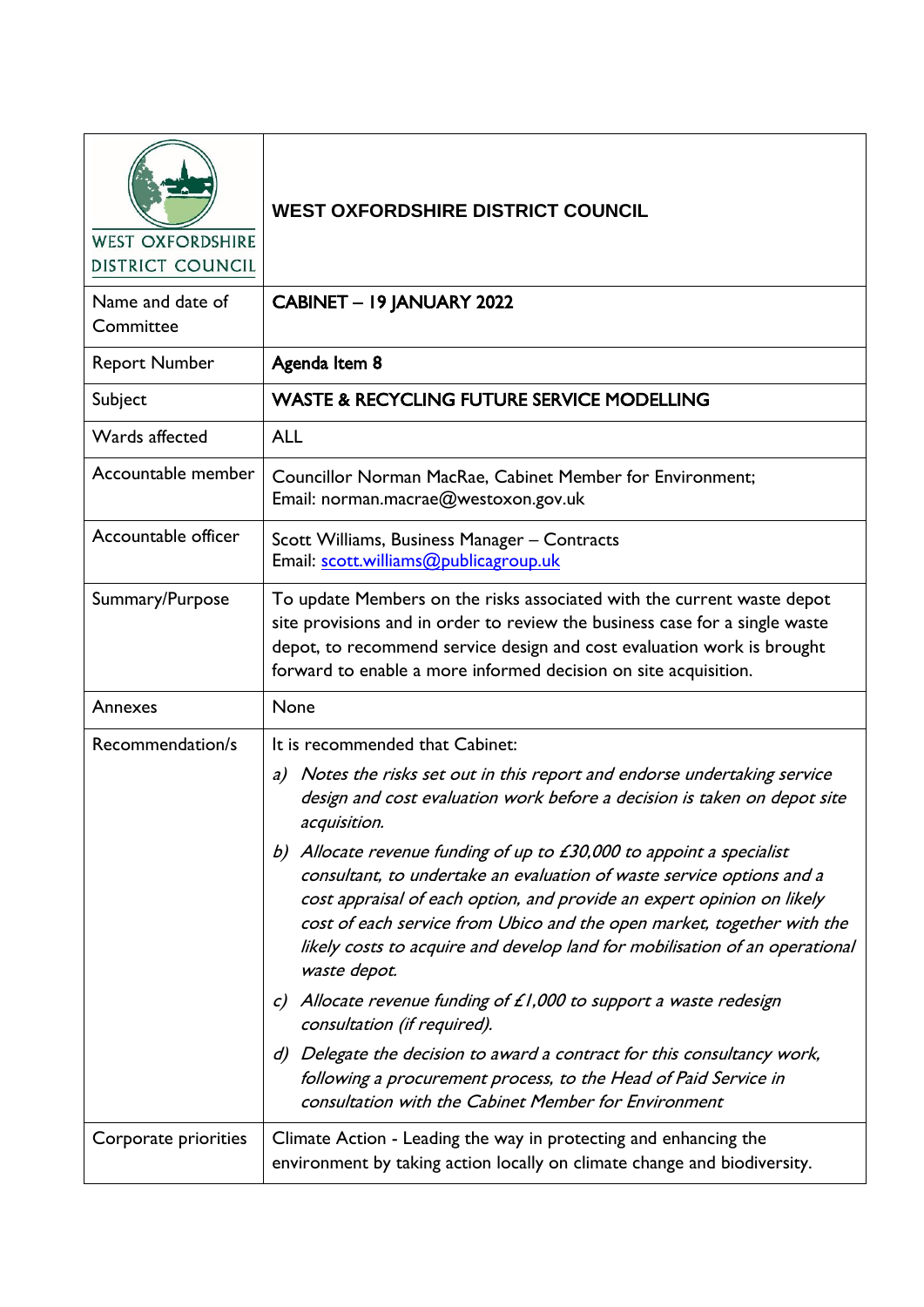| <b>Key Decision</b>         | <b>NO</b>                                                                                                                                                   |
|-----------------------------|-------------------------------------------------------------------------------------------------------------------------------------------------------------|
| Exempt                      | <b>NO</b>                                                                                                                                                   |
| Consultees/<br>Consultation | The following people have all been consulted on this report and the detail<br>contained within:                                                             |
|                             | Cllr Norman MacRae, Officers from the Senior Management Teams of the<br>Council, Publica and Ubico, and the Environment Overview and Scrutiny<br>Committee. |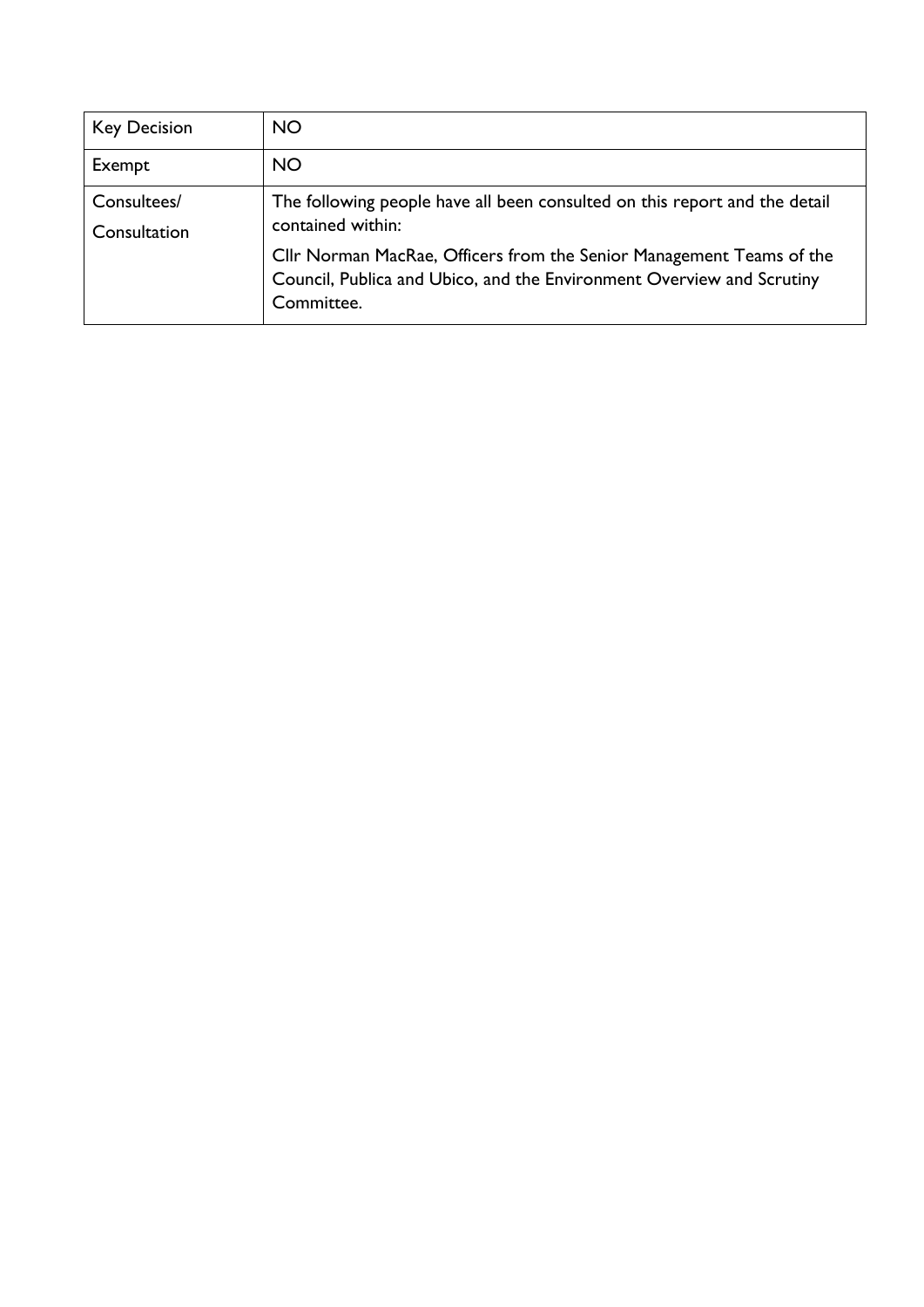### 1. BACKGROUND

- 1.1. WODC is a Waste Collection Authority (WCA) and has a contract in place with Ubico Ltd for the collection of refuse, recycling, food, garden waste, street cleansing, trade waste, bulky waste, bin deliveries and landscape services.
- 1.2. Ubico currently operates from two main depots both in Witney Downs Road (waste, recycling, food, trade, bulkies and bin deliveries) which the Council leases and Station Lane (garden waste, streets and grounds) which the Council owns. There are also two smaller sites at Greystones in Chipping Norton and Hensington Road Woodstock, which are used mainly for storage.
- 1.3. The Council has identified that acquiring a single depot to house all of the operations and storage may provide operational efficiencies and opportunities to enhance services and generate financial savings.
- 1.4. The decision to potentially acquire a depot has been made on the assumption that in order to obtain a competitive service in the future, it would be more advantageous to offer a single operational depot with workshop, vehicle and container storage, and dry recycling bulking facility to potential service providers.
- 1.5. In 2015/16 the Council looked for a depot when planning to transfer services to Ubico from Kier. Carter Jonas were engaged to search for sites but came up with very little of adequate size (based on Ubico's stated requirements) or location. At that time, the Council ideally wanted to purchase but defaulted to leasing when nothing suitable could be found to buy.
- 1.6. The Council's current Waste and Recycling Collection Contract with Ubico, ends in 2024, which coincides with the majority of current vehicles being 7 years old and therefore a service redesign also being due.
- 1.7. There is a further extension period of up to 3 years available in the Ubico contract from 2024 until 2027, but after this point the Council would have to either enter into a new agreement with Ubico or procure a new contract with an alternative provider.
- 1.8. The contract end and fleet renewal affords an opportunity to consider the future collection service design and assess the likely cost and performance of a range of waste and recycling collection options. This in-turn will help inform the fleet procurement choices (including low emission vehicles and alternative fuels) and the size, cost and location options of a depot/s, which would be required to support the services.
- 1.9. Having declared a climate and ecological emergency, the collection options should also be assessed as to their CO2 equivalent impacts and environmental lifecycle costs of the environmental impact of collecting, transporting, bulking and storage, onward transfer and processing of recycling materials included in the assessment.
- 1.10. In order to complete this work, it is recommended that external specialist consultant support is brought in to support the Council.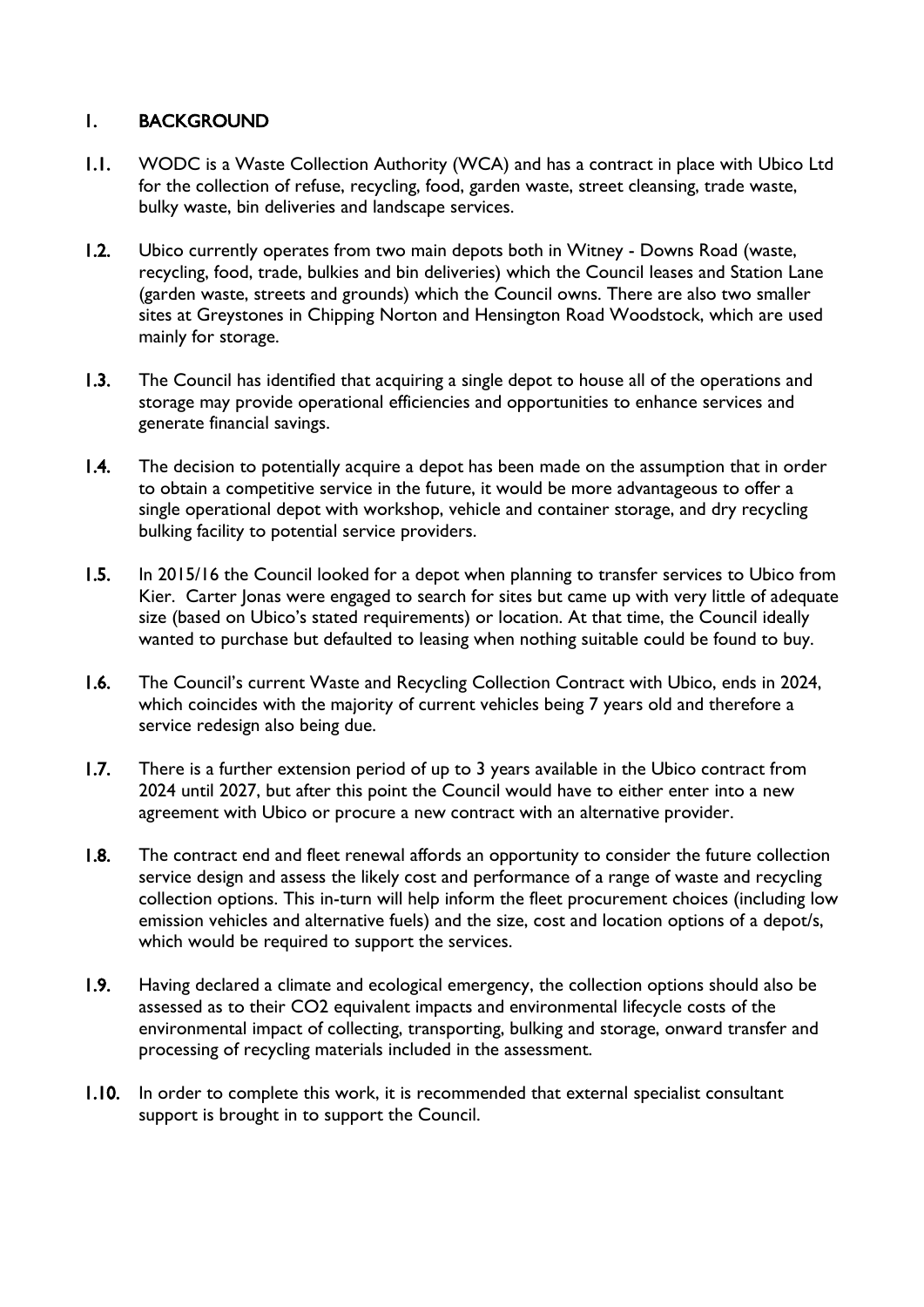# 2. MAIN POINTS

- 2.1. There are a large number of factors which make an accurate assessment of the business case for and against purchasing a depot very difficult to make at this time.
- 2.2. Factors to consider in a business case:
	- Likely waste and recycling collection contract price if a depot is or is not available
	- Estimated depot purchase and development costs including an assessment of land currently owned by the Council
	- Savings or opportunities
	- Income potential in the short term (pre 2024) and beyond if any excess space is available on a site
	- Costs to progress consultant and project management fees, planning permission etc
	- Future revenue costs to maintain depot, utilities, business rates etc
	- Cost of ownership prior to redevelopment (i.e. security, business rates)

#### Mitigating the uncertainty

- 2.3. With so much uncertainty regarding the financial cost, benefit or loss if the Council acquires its own depot, it would be prudent to try and address as much of that uncertainty as possible ahead of a decision on depot acquisition or not. The risk being a decision to purchase a depot could cost the council significantly more money than simply leaving sticking with the current provision.
- 2.4. These issues all hinge on what the future service will look like, what materials will be collected, modelled tonnages and frequency of collection. Any work to model future contract costs based on the existing service will only be of relevance if there is no intention to make any changes to the service. As costs will change significantly based on materials and frequency of collections and this will also dictate site requirements for a depot.
- 2.5. It is recommended that work on service design therefore commences, so that a service model can be agreed by Council based on an assessment of cost, environmental and carbon benefits and performance. In order to do this there needs to be an in-depth piece of work to evaluate options based on current tonnages and likely future trends and statute, methods of collection, fleet and staffing requirements and then the financial and environmental costs. Methods of collection will include dual stream (currently used where one recycling material - glass is separated and the rest collected together) kerbside sort (where the majority of materials are pre-sorted by residents into different containers and placed into separate compartments on the collection vehicle), or fully comingled (unlikely to be legally compliant unless guidance changes).
- 2.6. The Council is committed to driving up recycling and reducing carbon so these factors will be embedded in the options appraisal.
- 2.7. The consultant would be asked to provide an estimate of the cost of each service option with a specific requirement to estimate depot costs. Ubico would also be asked to model the cost of the service to provide a comparative cost. Once this work is complete the options would be presented to Council for decision. This decision on service design and cost would then inform a decision on depot acquisition. The next steps would then be to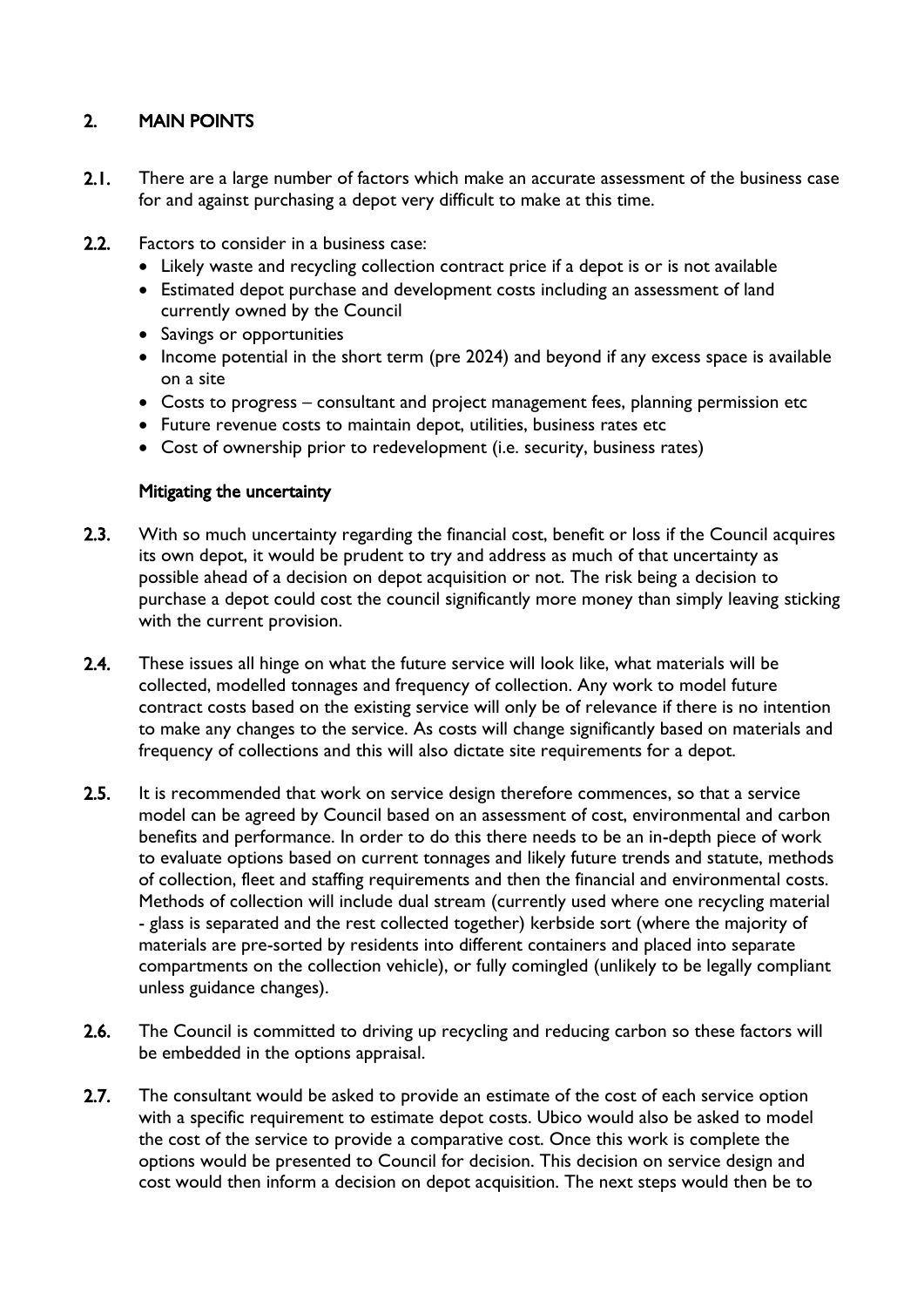award a further contract extension or new contract to Ubico or procure the new service through open competition and to then purchase a depot and develop it if relevant.

- 2.8. This work on service design is not additional and would have been required before 2024 when the existing contract with Ubico ends. However, bringing this work forward helps to mitigate the cost risk associated with depot acquisition.
- 2.9. Member, Town and Parish Council and wider public consultation on preferences for service design may need to be conducted to help shape the service (if it were changing radically from the current provision). However, if required, this would be led by existing staff with a small additional budget of £1k, and not be undertaken by the consultant.

## 3. FINANCIAL IMPLICATIONS

- 3.1. Allocating a budget of up to £30,000 will enable a specialist consultant to be appointed who will undertake an evaluation of waste service options and a cost appraisal of each option, and provide an expert opinion on the likely costs of a depot.
- 3.2. Allocating revenue funding of £1,000 will allow of a waste redesign consultation to be completed which will inform the options appraisal work.
- 3.3. The funding of £31,000 would be allocated from the general reserves.

### 4. LEGAL IMPLICATIONS

4.1. The Council is required to collect domestic waste and undertake street cleansing and so the necessary depot provision needs to be in place, either through the current working practice, or by purchasing, developing and mobilising a new depot and contracting with Ubico or procuring a new arrangement through open competition.

#### 5. RISK ASSESSMENT

- 5.1. The capital and revenue costs to purchase and develop a depot are considerable, which would place a significant burden on the Council's finances, without any guarantee that the Council will see these costs sufficiently offset by a reduction in revenue expenditure through operational efficiency. Through this options appraisal, much of that uncertainty can be addressed and the Council will be able to make an informed decision on whether or not financing a new depot is the correct course of action.
- 5.2. The existing depot provision is adequate for the current services being performed, but with housing growth increasing year on year, the current capacity will come under increased pressure as time move forwards and the Council could be faced with having to offer additional provision in due course at greater expense.
- 5.3. There is a significant risk associated with taking a decision on land/depot acquisition when there are a number of unknown costs, which would factor in to the high level business case.